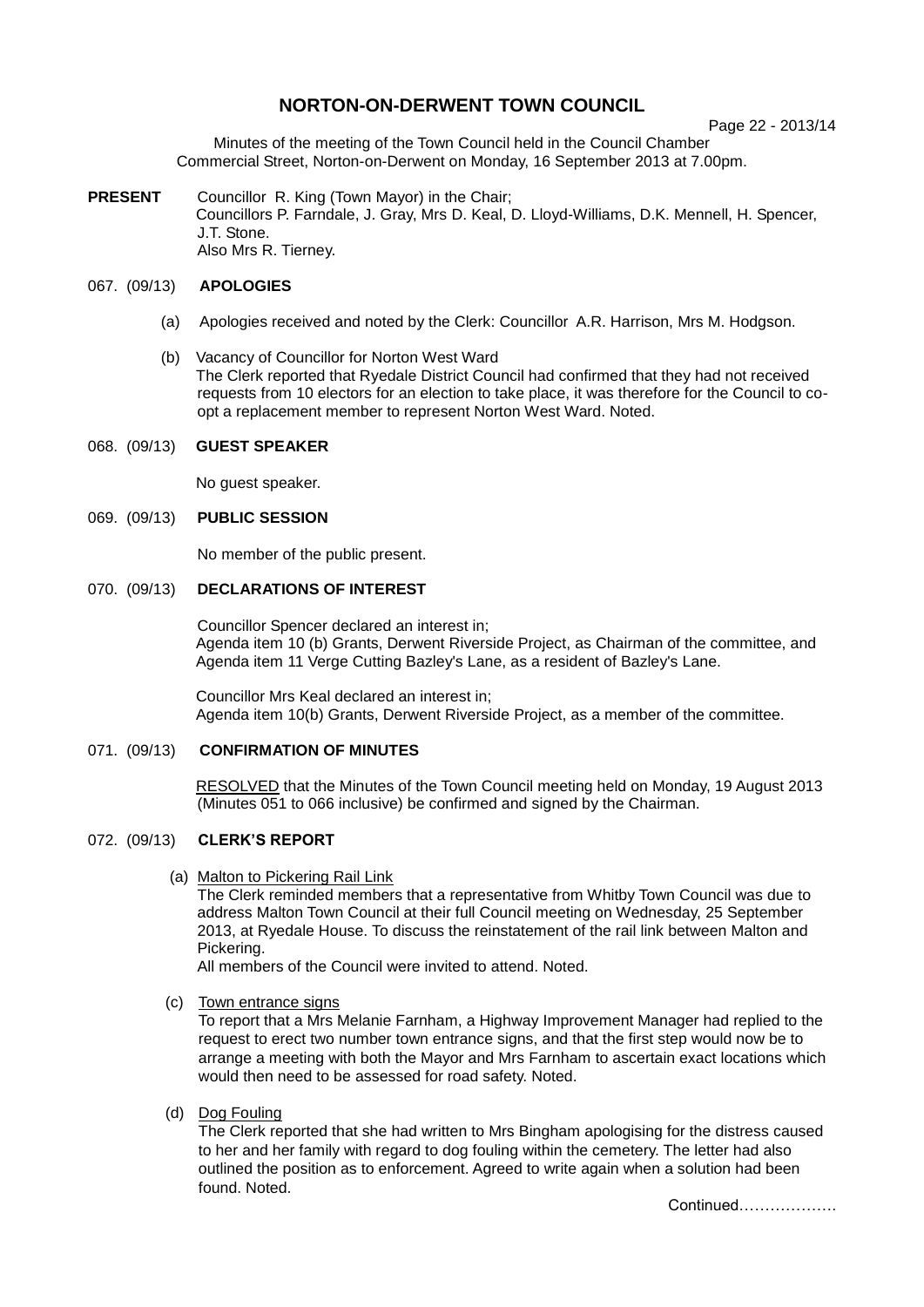### 072. (09/13) **CLERK'S REPORT** (continued)

### (e) Skatepark

It was reported that the half pipe ramp was damaged and in need of repair the estimated cost was to be in the region of £700.

Members considered this to be rather expensive and thought that the District Council should have made sure that the skatepark was in good condition prior to the Town Councils taking over responsibility. The Clerk to write to the District Council asking them to assist with the cost.

The new information sign for the skatepark was now in place.

Members praised P.C. Coning for his dedication and enthusiasm in organising the 24 hour 'skateathon'.

(f) Parish Liaison Meeting

The date for the Ryedale District Council Parish Liaison Meeting was to be Wednesday 23 October 2013, at 7.00pm at Ryedale House. Noted.

### (g) Watts Quarry

The Clerk reported that Mr David Watts was happy to meet with members of the Council, to discuss issues raised with regard to the planning application for the proposed Asphalt production plant. The meeting was likely to take place the week beginning Monday 7 October. Members would be kept informed. Noted.

# 073. (09/13) **TOWN MAYOR/CHAIRMANS REPORT**

(a) Allotments

The Mayor reported that a meeting had been arranged for Wednesday 18 September 2013, between Mrs Gault holder of allotment 70, and the holder of allotment 71 to define the boundary between the two allotments and both parties were to agree. Noted.

#### 074. (09/13) **FINANCIAL MATTERS**

(a) Accounts paid and for payment

The Clerk reported that accounts nos. 093 to 100 inclusive, amounting to £5084.87, had been paid since the last meeting of the Council. RESOLVED that account nos. 101 to 106 inclusive, amounting to £1928.80 be paid. Cheques were drawn and signed accordingly.

- (b) Financial report The Clerk's financial report for the period 01.08.13 to 31.08.13 was received.
- (c) Budgetary monitoring The Clerk's report for the period ending 31 August 2013 was received.
- (d) Ryefest Grant

Members received the accounts from North Yorkshire Youth Support Service for the Ryefest Festival held on 20 July 2013.

RESOLVED that the grant awarded for the festival be paid, account no. 087 in the sum of  $E150.00.$ 

 (e) External Audit To report completion of the External Audit for the year to 31 March 2013. Completed without comment.

#### 075. (09/13) **PLANNING MATTERS**

 (a) Planning applications referred to the Town Council by Ryedale District Council, for comment and/or recommendation were dealt with as follows: -

No Applications Received.

Continued……………….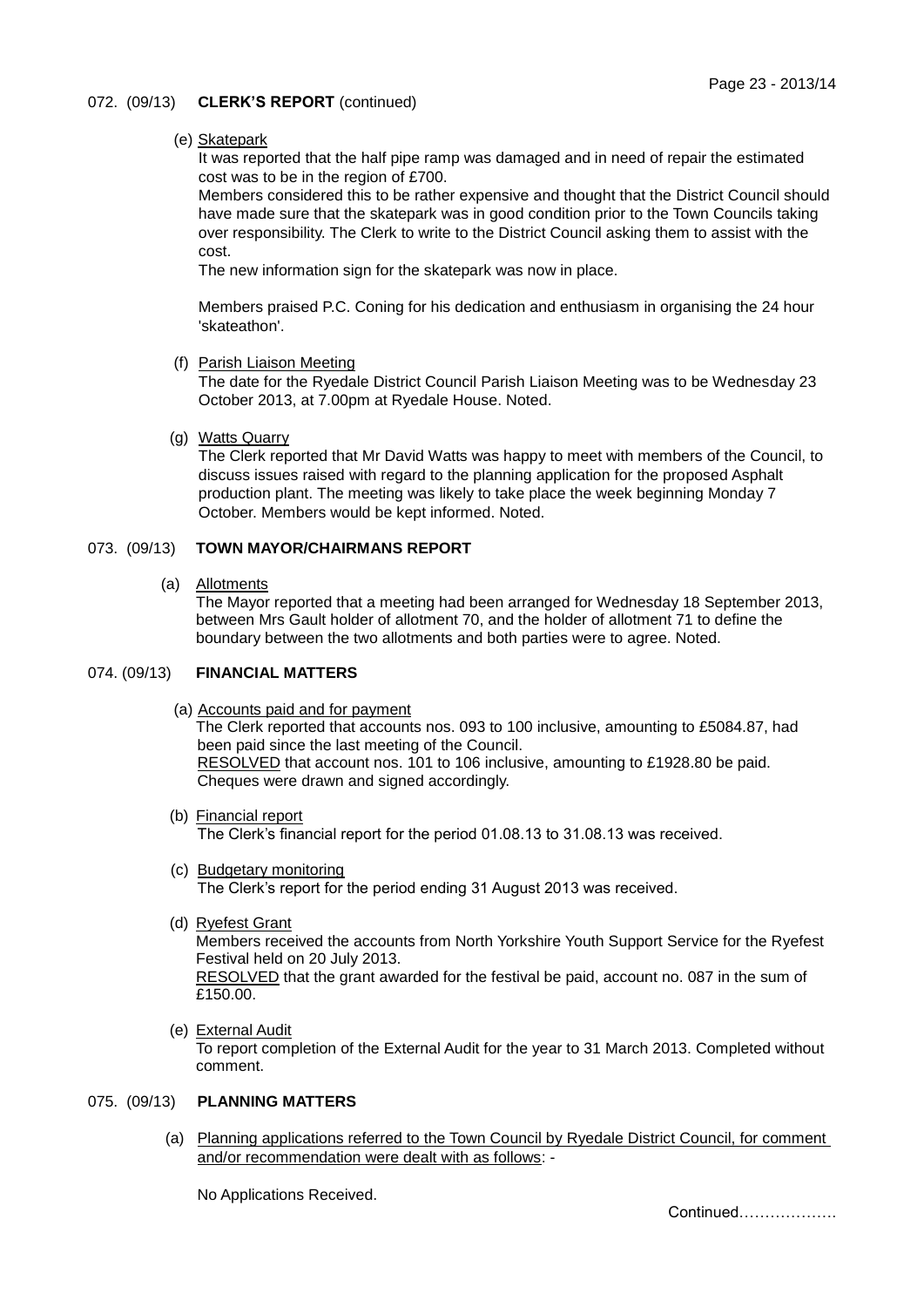### 075. (09/13) **PLANNING MATTERS** (continued)

(b) Planning decisions notified by Ryedale District Council:

Approved

13/00903/HOUSE Erection of single storey side extension and front entrance porch. 3 The Avenue, Norton.

# 076. (09/13) **NORTH YORKSHIRE COUNTY COUNCIL – RYEDALE AREA COMMITTEE**

Members received the result of the ballot for four number vacancies for non-voting Co-opted Members representing the Town And Parish Councils on the Ryedale Area Committee. Candidates Co-opted:-

- Councillor Philip John Chapman of Hovingham with Scackleton Parish Council
- Councillor Elizabeth Mary Fairburn of Newton-upon-Rawcliffe and Stape Parish Council
- Councillor Kenelm Storey of Settrington Parish Council
- Councillor David Lloyd-Williams of Norton-on-Derwent and Malton Town Councils.

# 077. (09/13) **GRANTS TO VOLUNTARY ORGANISATIONS**

Councillor Spencer had declared an interest in Derwent Riverside Project, as Chairman of the Committee.

Councillor Mrs Keal had declared an interest in Derwent Riverside Project, as a member of the Committee.

#### (a) Local Organisations that benefit the community

The Clerk had circulated a list of organisations that had applied for a grant together with a schedule of grants awarded over the past three years

RESOLVED that the Council in accordance with its powers under section 137 and 139 of the Local Government Act 1972, should incur the following expenditure which in the opinion of the Council is in the interests of the area or its inhabitants and will benefit them in a manner commensurate with the expenditure:-

- 
- Malton White Star Band **E1,000.00**

Norton Christmas Lights switch on defer to next meeting awaiting

• Malton Museum Foundation **defer to next meeting awaiting accounts** 

information

- Ryedale District Council Chairman's charity £100.00
- (b) Malton and Norton Christmas Lights Appeal Members received a request for a grant in support of the Malton and Norton Christmas Lights Appeal for 2013

RESOLVED that a grant of £2,500.00 be awarded.

#### Ryedale Cameras in Action

Members deferred a decision on a grant towards Cameras in Action until such time as information was available as to how the cameras were to be funded in the future.

Derwent Riverside Project – Castle Gardens Councillors Spencer and Mrs Keal had both declared an interest in the following item

To consider the request from the Derwent Riverside Project for the grant towards the maintenance of Castle Gardens

RESOLVED that the Council in accordance with its powers under section 137 and 139 of the Local Government Act 1972, should incur the following expenditure which in the opinion of the Council is in the interests of the area or its inhabitants and will benefit them in a manner commensurate with the expenditure:-

Maintenance grant for Castle Gardens £500.00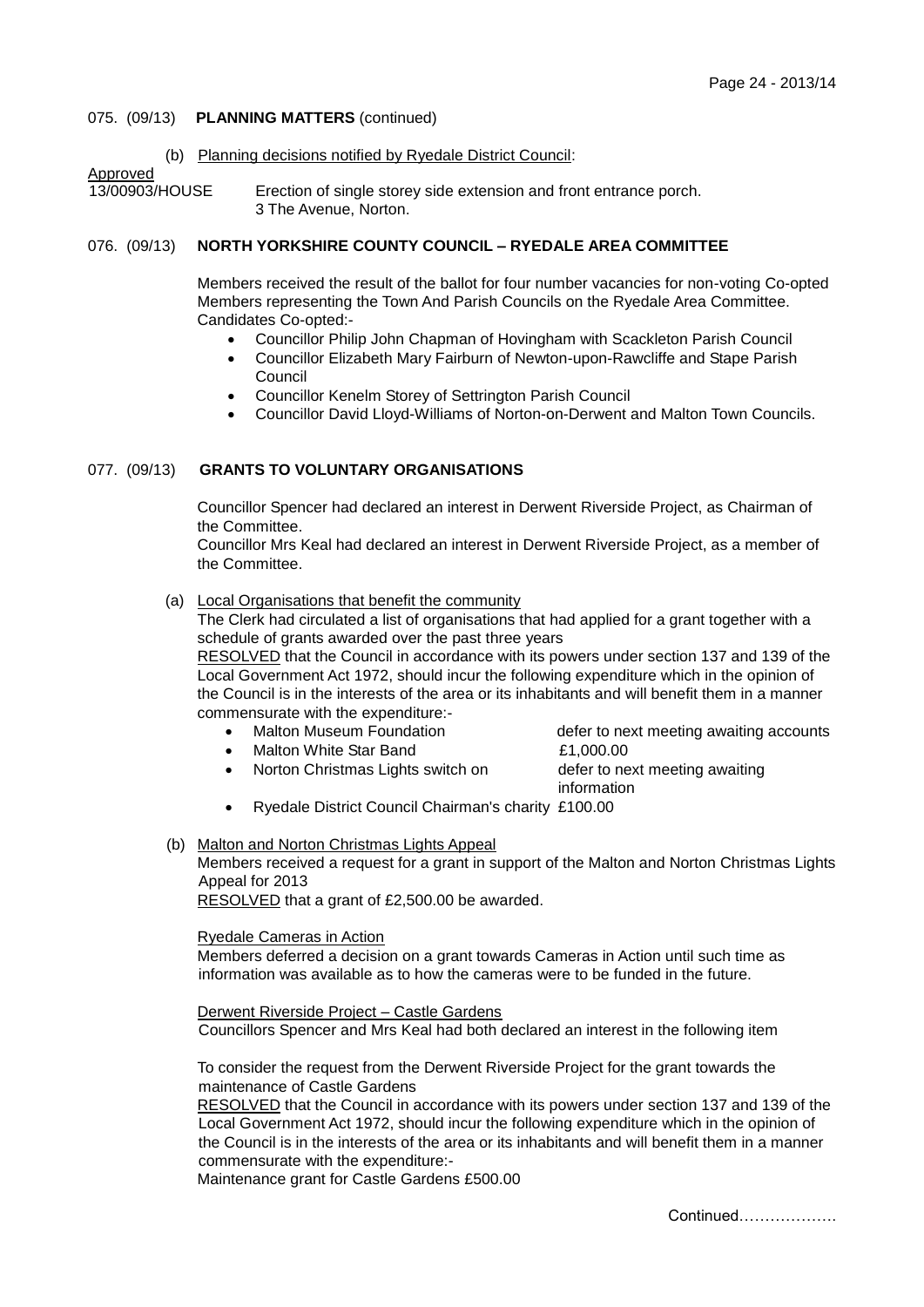#### 078. (09/13) **GRASS VERGE CUTTING**

Members considered the possibility of the Town Council taking responsibility for cutting the bank-side in Bazley's Lane alongside the contract already in place for verges within the town. RESOLVED to take responsibility if it is possible. The Clerk to ask the County Council highways if it can be done, and to ask the contractors responsible for the other verge cutting if they would have the capacity to include Bazley's Lane, which would only require two cuts per year.

This item to be placed on the agenda for the next meeting for clarification and costings.

#### 079. (09/13) **CORRESPONDENCE**

- (a) Ryedale Safer Neighbourhoods Team monthly crime statistics for Southern Ryedale, August 2013. For information. Noted.
- (b) Yorkshire Local Councils Associations Newsletter, White Rose Update. For information. Noted.
- (c) North Yorkshire County Council Health and Adult services, Extra Care Housing in North Yorkshire. Briefing Note. For information. Noted.

### 080. (09/13) **REPORTS OF REPRESENTATIVES ON OTHER ORGANISATIONS**

Councillor Stone reported on his attendance at:

 The Malton Museum Foundation committee meeting, stating that they had been offered accommodation by Ryedale District Council.

Councillor Lloyd-Williams reported on has attendance at:

 The Malton and Norton Area Partnership meeting, stating that the £2000.00 earmarked for Norton signage was meant for external signs not internal signs. This item to be placed on the agenda for the next meeting.

Councillor Mrs Keal, thanked the Woodhams Stone Collection committee for the exhibition put on in the Council Chamber the previous Saturday, this had been well received and very well attended.

### 081. (09/13) **MEMBERS' QUESTIONS**

- (a) Councillor Stone reported on the proposed cuts in subsidies by the County Council to the town bus service. Members agreed that it was so important to try and save the service, that a joint letter with Malton Town Council should be formulated and sent in response to the consultation. This item to be placed on the agenda for the next meeting.
- (b) Councillor Spencer asked about further bulb planting in Langton Road, stating that he had spoken to the new rural science teacher at Norton College, who would be very interested in getting the school involved with planting. This item to be placed on agenda for next meeting.
- (c) Councillor Mrs Keal asked about the updating of facilities at the cemetery. In reply it was stated that the Mayor and Clerk were due to meet with the Cemetery Manager to discuss the issue on Wednesday 18 September 2013. A report would be brought back to council next month.

Continued……………….